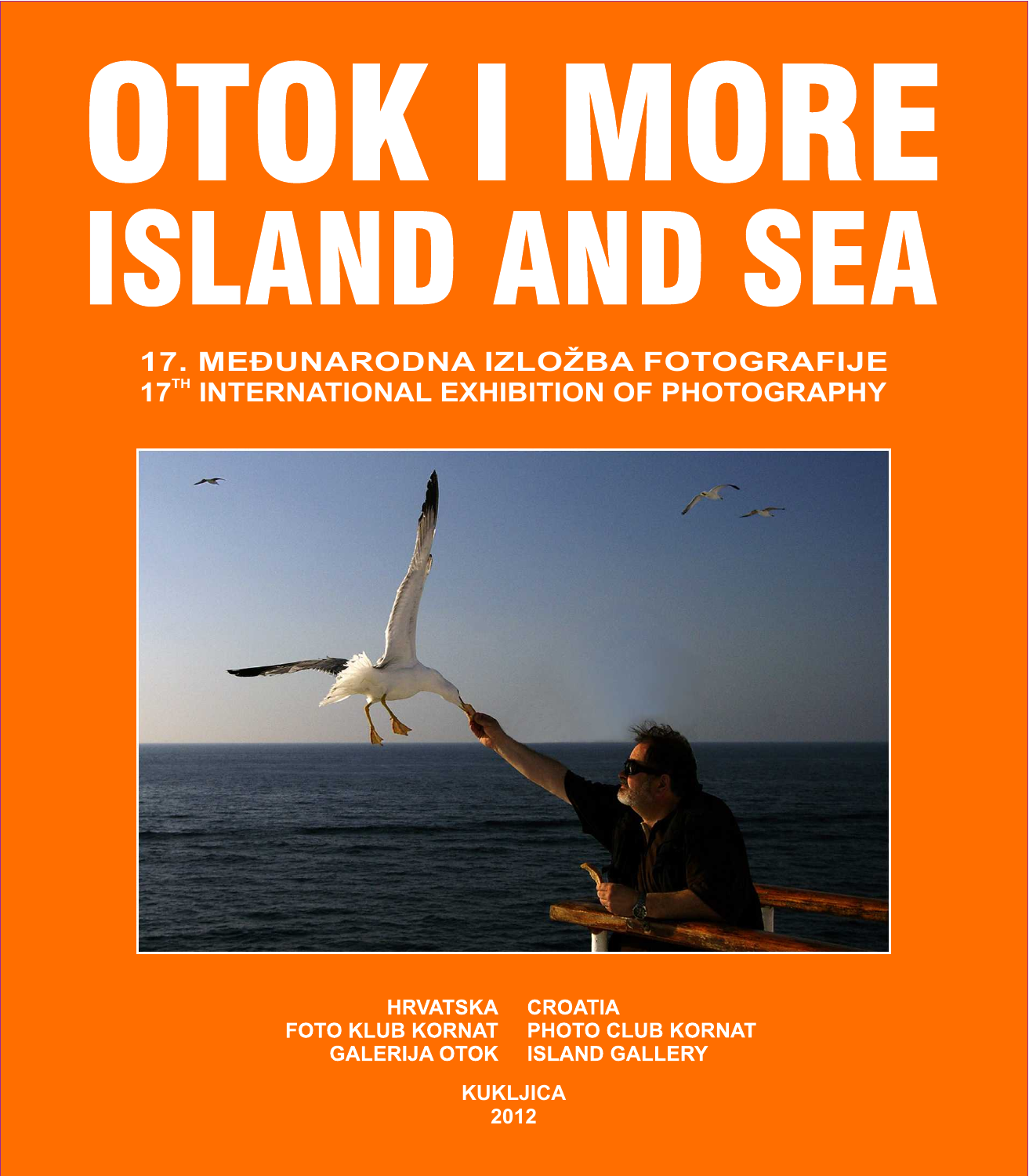OCJENJIVAÈKI ODBOR / JURY Branislav MAĐERIĆ Vesna BENIĆ Tihomir MEŠTRIĆ

PREDSJEDNIK IZLOŽBE / SALON CHAIRMAN Ante JAŠA, EFIAP, PSA\*\*, MF HFS>, HDLU, ULUPUH

UREDNIK KATALOGA / CATALOGUE EDITED BY Ante JAŠA

PRIJEVOD / ENGLISH TRANSLATION BY Emil ŠPRLJAN

LEKTOR /LECTOR Marija RUŠEV

NAKLADNIK / PUBLISHER FOTO KLUB KORNAT, KUKLJICA

TISAK / PRINTED Grafotehna d.o.o., ZADAR, 6. 2012.

NAKLADA / COPIES: 300

Fotografija na naslovnici / Photos on the front cover: Franc GOLOB; Galeb

Fotografija na poleðini korica / Photos on the back cover: Ante JAŠA; Ribar u mreži

CIP-Katalogizacija u publikaciji

Znanstvena knjižnica Zadar UDK 77.04:061.43(100)>(497.5 Kukljica)"200"(083.824) 061.43(100):77.04>(497.5 Kukljica)"200"(083.824)

MEÐUNARODNA izložba fotografije Otok i more (17 ; 2012 ; Kukljica)

 Otok i more = Island and sea / 17. meðunarodna izložba fotografije = 17th International Exhibition of Photography, Galerija Otok = Island Gallery, Kukljica, lipanj = June 2012 ; urednik kataloga, catalogue edited by Ante Jaša ; prijevod, English translation by Emil Šprljan. - Kukljica : Foto klub Kornat, 2012. - 12 str. : ilustr. (pretežno u bojama) ; 24 cm

# **ISBN 978-953-7516-12-3**

1. Usp. stv. nasl. 2. Jaša, Ante

140229028

# **ISBN 978-953-7516-12-3**

# **OTOK I MORE OTOK I ISLAND AND SEA**

17. MEÐUNARODNA IZLOŽBA FOTOGRAFIJE

17<sup>TH</sup> INTERNATIONAL EXHIBITION OF PHOTOGRAPHY

> Organizator / Organizer FOTO KLUB KORNAT PHOTO CLUB KORNAT

> > Izložba / Exhibition GALERIJA OTOK **ISI AND GALLERY**

HRVATSKA / CROATIA KUKI JICA LIPANJ / JUNE 2012.



 http://fotoklubkornat.hr http://free-zd.t-com.hr/kornat/ e-mail: fotoklubkornat@gmail.com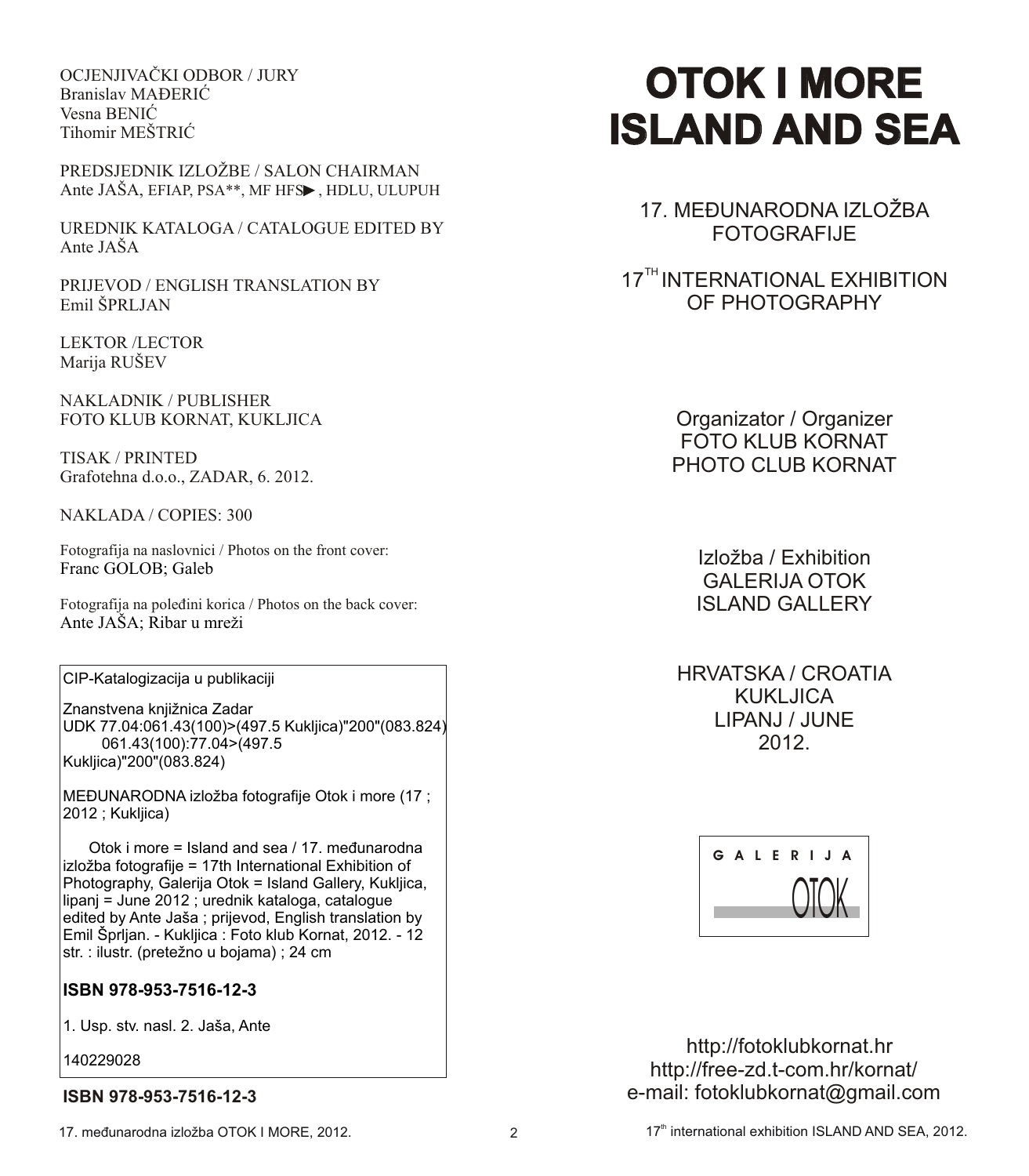Stvaralaèkim marom nadahnuti autori su poslali 1476 rada na 17. meðunarodnu izložbu fotografije *Otok i more,* prikazujući motive u svim fotografskim tehnikama izražavanja. Za izložbu su izabrana djela 246 autora iz devet zemalja. Izložba je prireðena pod pokroviteljstvom Zajednice tehnièke kulture Zadarske županije.

Ocjenjivaèki odbor nagradio je zlatnom plaketom crnobijeli svjetlopis "Igra prijestolja" autora Zvonka Radičanina. Uhvaćeni trenutak na slici razigrani je prizor slijetanja dvaju galeba na istaknutu kuglu. Razigrani položaj ptica i njihovih krila plijeni pozornost gledatelja. Oèekujemo trenutak slijetanja, što je zagonetka i pobuðuje znatiželju.

Srebrnu plaketu dobio je Siniša Randić za crno-bijelu snimku "Put kući". Slika je to konja u njegovom svakodnevnom okružju njegova doma. Autor se ovom snimkom odmaknuo od dokumentarne fotografije u kreativnu prikazujući sve sastavnice slike, od bijele ograde u dijagonali do zgrade u daljini koja vodoravno zatvara vrh fotografije, dočaravajući nam ugođaj dvorišta.

Bronèanom plaketom nagraðen je Tihomir Franov za crno-bijeli svjetlopis "Utrka". Uhvaćen je trenutak plovidbe broda uz rivu i dijete koje na rivi vozi bicikl, što stvara dojam utrke. Autor je prizor uèinio dojmljivim jer kreativni grafièki prikaz djeteta i vozila na plohi mora i na horizontu, pridonosi jasnoći prièe na slici.

Dobitnica zlatne plakete je Vesna Karavanić za svjetlopis u bojama "Ribarska svitanja". Plovidba broda s ribarima po mirnom moru zrcalno ocrtava njihov odraz. Nisko osvjetljenje i rad ribara ne pokazuju nam doba dana. Odraz obale i jednolièno smeðeg i sivog krajolika, plovidbu broda èini neobiènom, po zanimljivo obojenoj plohi slike snimljenog trenutka.

Srebrnom plaketom nagraðena je Vera Jurić za svjetlopis u bojama **"**Jutro poslije**".** To je znalaèki snimljen prizor pospremanja restorana. Prizor snimljen iz okomite perspektive jasno ocrtava oblike izdvojenog stola sa stolicama, a njihov kružni raspored je zanimljiv. Konobarica koja èisti tlo jasno se uklapa u svakodnevni prizor.

Bronèanu plaketu dobila je Jelena Padovan za svjetlopis u bojama "Jutro u Vela Luci". Slika jutra u luci obojana je toplim spektrom boja jutarnjeg sunca. Poseban ugođaj "lebdenja" brodica u luci stvorilo je maglièasto jutarnje isparavanje mora. U prednjem planu slike, raslinje je grafièki tamno izraženo èime nas autorica domišljato uvodi u sliku i stvara prostornost prizora.

Ocjenjivaèki odbor podijelio je diplome za kreativnost autora i raznolikost tema u kojima su autori najuspjelije prikazali: ljude u radnom okolišu, portret, krajolik, detalj, odraz, životinje, biljke, brod, graditeljstvo i fotografske pokuse.

Promatrajući obzor uokolo sebe, autori su stvorili svjetlopise kojima nas uvode u ljepotu uhvaćenog trenutka. Raznoliki prizori života i potankosti snimljene autorskom inventivnošæu približavaju nam trenutke u kojima su autori stvarali ove svjetlopise.

Motivated by creative impulse, the authors sent 1476 works to the 17<sup>th</sup> International Exhibition of Photographs *Island and Sea* showing motives in all photographic techniques of expression. The works of 246 authors from nine countries have been selected for the exhibition. The exhibition is organized under the sponsorship of The Union of Technical Culture of Zadar County.

The jury awarded Zvonko Radièan with a golden plaquette for his black-and-white photograph entitled "The Game of Throne". The captured moment in the picture presents a merry scene of the landing of two seagulls on a ball-like street light. The attention of the observer is attracted by the position of the birds and their wings in the game. We anticipate the moment of landing which is the puzzle that motivates our curiosity.

Siniša Ranić is awarded with a silver plaquette for his blackand-white photograph named "The Path to Home". It is a picture of a horse in the everyday surroundings of his home. With this photo, the authors shifted from documentary photography to creative by showing all the components of the picture, from the diagonal white fence to the building in the distance which horizontally closes the top of the picture, thus giving the ambience of the yard.

Tihomir Franov is awarded for his black-and-white photograph name "The Race". A moment is captured when a ferry boat is sailing by the peer at the same time with a child riding a bike on the peer, which gives the impression of racing. The author made the scene impressive because the creative graphic silhouette of the child and the vessel on the sea surface and on the horizon contributes to the clearness of the story in the picture.

The winner of the golden plaquette is Vesna Karavanić for her colour photograph called "Fishermen's Dawns". The sailing of a boat with fishermen on the calm sea mirrors their reflection. The low direction of the light and the work of the fishermen does not reveal the time of the day. The reflection of the coast and the uniform grey and brown scenery makes the sailing of the boat interesting by the interestingly coloured scene of the taken moment.

Vesna Jurić is awarded with a silver plaquette for her colour photograph "The Morning After". It is an expertly shot scene of putting a restaurant in order. The scene shot from a bird's view perspective clearly outlines the shapes of an isolated table with chairs and their circular position is interesting. The waitress who sweeps the floor fits clearly into the composition of an everyday scene.

Jelena Padovan is awarded with a bronze plaquette for her colour photograph called "Morning in Vela Luka". The picture of a morning in the port is coloured with the warm spectre of hues of the morning sun. A special atmosphere of "floating" of the little boats in the harbour is made by the hazy morning evaporation of the sea. The plants in the front plan are accentuated in a dark graphical manner which the authoress cleverly used to create a spatial scene and introduce the viewer into the picture.

The jury granted diplomas to the authors for their creativity and the variety of topics that they successfully covered: portrait, scenery, detail, reflection, animals, plants, boat, construction, and photographic experiment.

Observing the surroundings, the authors created photographs with which they introduce us to the beauty of the captured moment. Various scenes from life and the details captured with the authors' inventiveness bring nearer to us the moments when they created these photographs.

Ante Jaša

Ante Jaša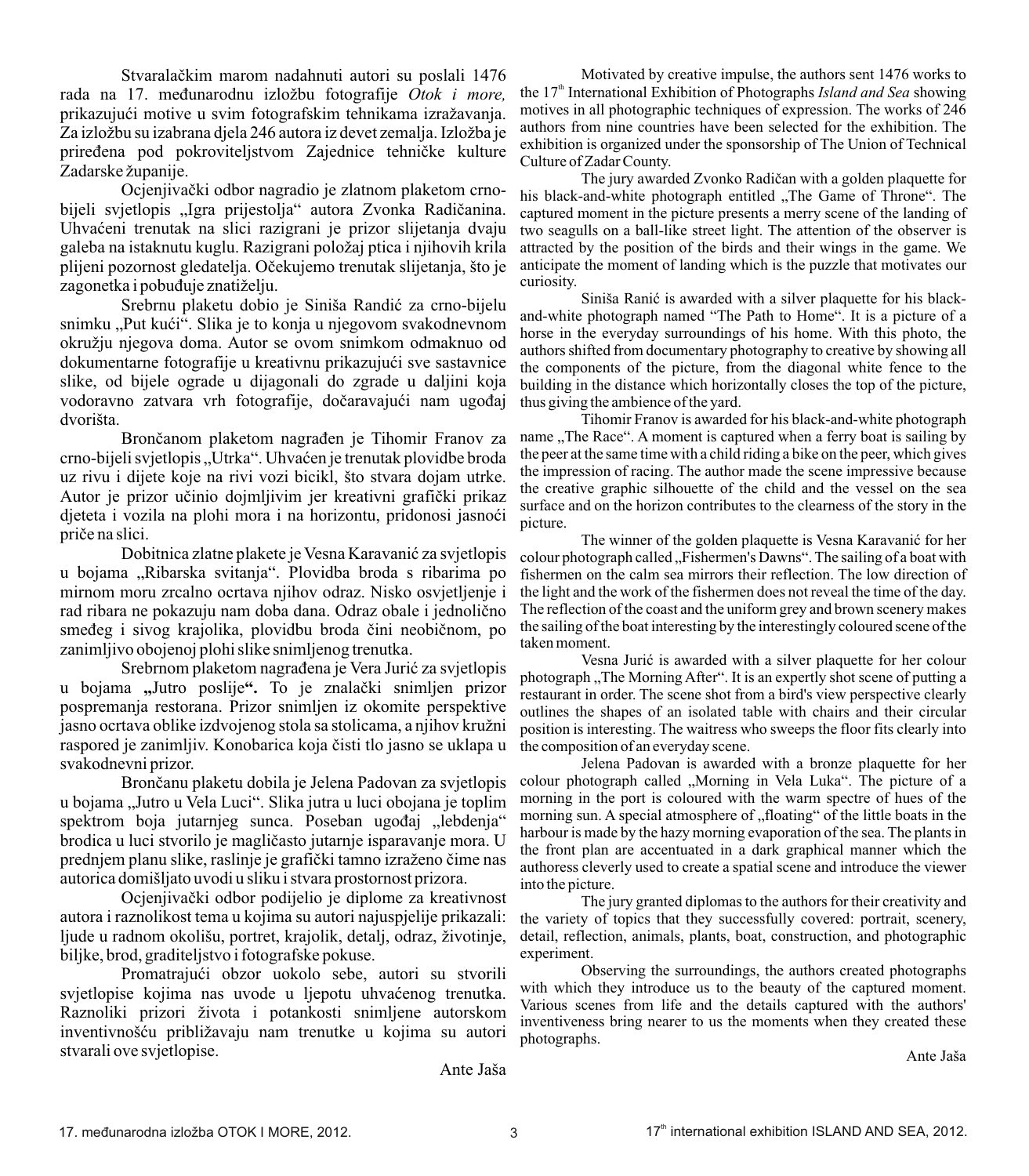# **NAGRADE / AWARDS ---------------------------------------**

#### **CRNO BIJELE FOTOGRAFIJE BLACK AND WHITE PHOTOS**

**Zlatna plaketa Plaquettes Gold** Radièanin Zvonko AFIAP Igra prijestolja

**Srebrna plaketa Plaquettes Silver** Randiæ Siniša Put kući

**Bronèana plaketa Plaquettes Bronze** Franov Tihomir Utrka

**Diploma za èovjek u poslu Honorable Mention man and work** Sivjakov Igor F1AUFBiH Stari majstor

**Diploma za ljudi i igra Honorable Mention for recreation** Canosa Paolo Djeca s mola 1

**Diploma za ljudi i brod Honorable Mention people and ship** Gorjanski Jasmina Na vodi

**Diploma za krajolik Honorable Mention for panorama** Raèki Neda AFIAP Smiraj

**Diploma za morski ugoðaj Honorable Mention for sea ambient** Law John MFIAP, FRPS Morocco flight

**Diploma za kreativnost Honorable Mention creative photo** Krnèeviæ Željko Ovofob u Zadru

**Diploma za potankost Honorable Mention for detail** Lovrić Andrea Vene

**Diploma za poseban ugoðaj Honorable Mention special ambient** Arbutina Miroslav Zastava

**Diploma za èovjek u neobiènosti Honorable Mention for man in situation** Paunović Senka F1AUFBiH Na poèasnoj straži

**Diploma za ljudi i okružje HonorableMention people in ambient Honorable Mention for reflection** Špoljar Vesna Svi nekud idu

**Diploma za portret Honorable Mention for portrait** Primorac Branka Umjetnica

**Diploma za žene u prirodi Honourable Mention for women in nature** Kral Miroslav Èasne

**Diploma za graditeljstvo Honorable Mention for architecture**  Božanović Ozren AFIAP, KMAUFBiH Stari grad 5

**Diploma za kontrast Honorable Mention for contrast** Tomica Josip Izgubljena u magli

#### **FOTOGRAFIJE U BOJAMA COLOUR PHOTOS**

**Zlatna plaketa Plaquettes Gold** Karavanić Vesna Ribarska svitanja

**Srebrna plaketa Plaquettes Silver** Jurić Vera Jutro poslije

**Bronèana plaketa Plaquettes Bronze** Padovan Jelena Jutro u Vela Luci

**Diploma za otok i brod Honorable Mention island and ship** Heidler Igor Biševo

**Diploma za kamen i more Honorable Mention stone and sea** Vukeliæ Zdenko Zen

**Diploma za potankost Honorable Mention for detail** Milošević Sanda Crveno crno

**Diploma za krajolik Honorable Mention for panorama** Štimac Sandra Dobra

**Diploma za preživljavanje prirode Honorable Mention survival nature** Dabo Teofil Drvo na stijeni

**Diploma za odraz** Ujeviæ Bože Odraz u moru

**Diploma za panoramu obale** Miletić Ivana Cik cak

**Diploma za grad krajolik Honorable Mention town and panorama** Sekulo Branka Moja ljubav

**Diploma za poseban ugoðaj Honorable Mention special ambient** Čevizović Davor U zoru

**Diploma za portret Honorable Mention for portrait** Cukor Mladen Stranac

**Diploma za èovjek i ugoðaj Honorable Mention man and life** Marekoviæ Hrvoje Pozdrav suncu

**Diploma za sklad boja Honorable Mention for colour** Kašæelan Milorad, EFIAP R.L. 3173

**Diploma za šumu Honorable Mention for woodland** Skenderija Siniša, KMAUFBiH Èarobno jutro

**Diploma za pokus Honorable Mention for experiment** Jeliæ Kremanski Željko, AFIAP Sonata for Jasminka M.

**Diploma za kreativnost Honorable Mention for creativity** Pap Dijana Yellow symphony

**Diploma za sliku ptice Honorable Mention for bird photo** Golob Franc **Galeb** 

**Diploma za obièajni ugoðaj Honorable Mention traditional life** Boèina Mirjana Vodeni svatovi

**Diploma za èovjek i rad Honorable Mention man and work** Vidoni Juraj Meštar

**Diploma za stablo Honorable Mention for tree** Ištvan Zvonimir Ispod starog hrasta

Honorable Mention seaside panorama HonourableMention women and action **Diploma za žena i èin** Kocijančić Šnidarić Đurđica Zarobljena

> **Diploma za more i kamen Honorable Mention sea and stone** Midzor Maja Jin i jang

**Diploma za kreativnost Honorable Mention creative photo** Curić Davor Mauzolej

**Diploma za prikaz mora Honorable Mention for sea photo** Schicker Rubina Vrtlog

#### **PRIHVAÆENO / ACCEPTED -----------------------------------------------**

#### **BOSNA I HERCEGOVINA / BOSNIA AND HERCEGOVINA**

**Adamoviæ Ljubiša** Slojevi b/w Prozor Suton **Andrejaš Robert, KMAUFBiH** Sv. Nikola 512 b/w Prozori **Andrejaš Zrinka, F1AUFBiH** Nevera 1 **Arnautoviæ Nihad, F2AUFBiH** Golubar b/w Pogledom orla **Božanoviæ Ozren AFIAP, KMAUFBiH** Stari grad 5 b/w Prozor D1 **Derviševiæ Dragan** Rijeka b/w Most **Ðurðeviæ Jelena** Karin **Ðuriæ Dejan, F2AUFBiH** Inverted concert 4 b/w Kayak EC 22 **Ðukiæ Bojana** Prošlo doba b/w Zima **Elez Radoje, F1AUFBiH** Siguran korak b/w Jato i stado **Franjiæ Mijo** River and bridge Vozdra jarane **Gavriæ Karlo** Vlašić b/w Rt Kamenjak **Hukić Ahmet, AFIAP** Suton b/w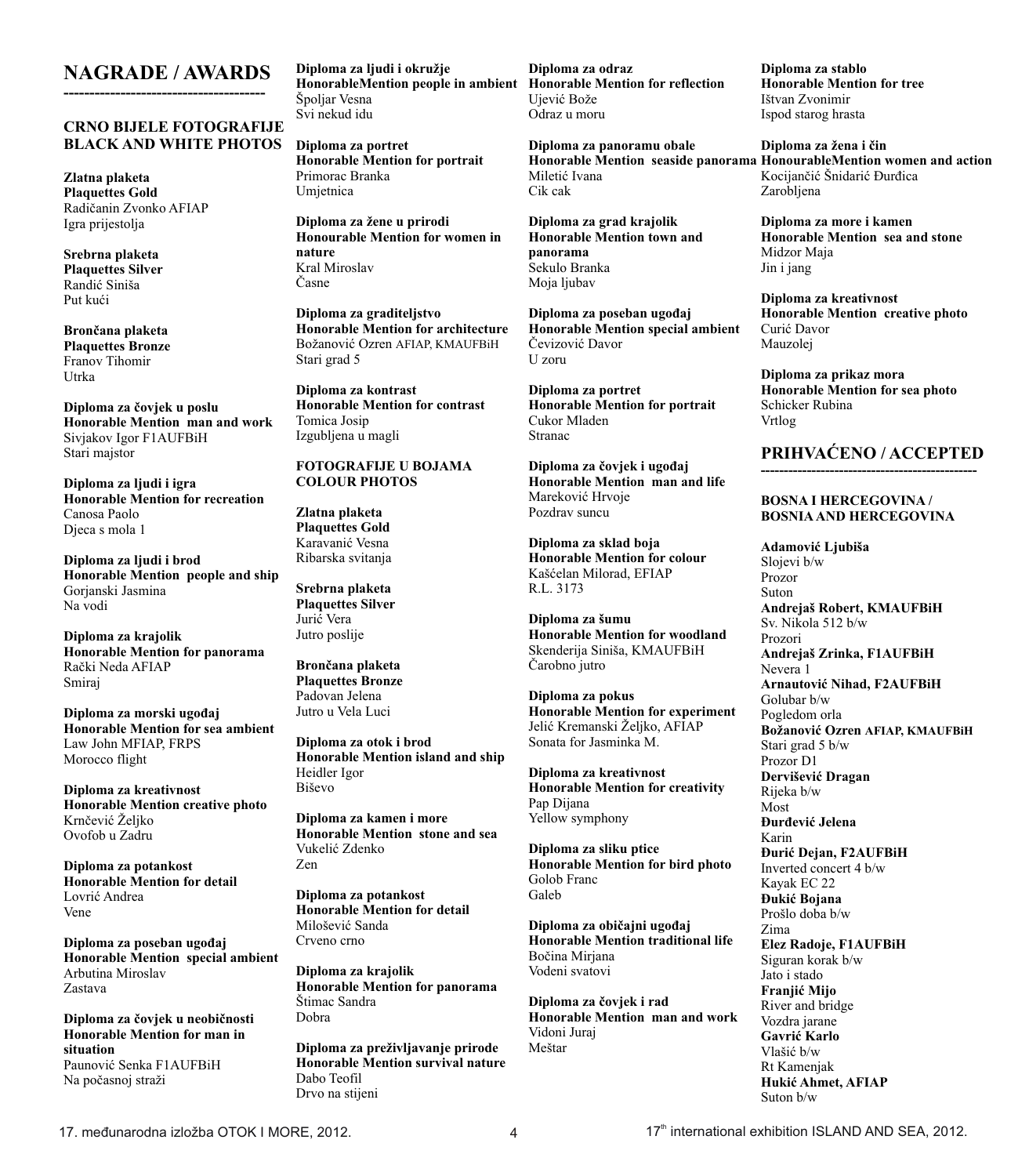Positano Italy **Jeliæ Kremanski Željko, AFIAP** Who are you 3 b/w Sonata for Jasminka M. Temptation 2 **Kašæelan Milorad, EFIAP** Landscape 26 b/w Jaws R.L. 3173 **Kljajiæ Miroslav** Sjeta b/w Put **Krnjajiæ Sanja, F2AUFBiH** Walk on line b/w Autumn path **Lièanin Slobodan, F1AUFBiH** Uskršnja regata b/w Prolaznik **Marinkoviæ Dražen** Mlaðo b/w Znakovi **Milijeviæ Zlatko** Truba 2 **Mitriæ Dragana** Mladena 2 b/w Plima vremena b/w Jutro **Mujakiæ Samir, F2AUFBiH** Smiraj b/w Na odmoru **Mujanoviæ Ajbar** Prelet jezera b/w Svjetlo u žitu **Mujanoviæ Ema, F2AUFBiH** Travnièki kratkokljuni Pažnja, pažnja **Mujanoviæ Lucija, F1AUFBiH** Okorjeli puišaè b/w Èekat æu te Zimska idila sa mlinicama **Mujanoviæ Mirsad MFAUFBiH,AFIAP** Èovjek bez kape b/w Something mist is in the air Petrović Mladena Davis b/w Žeð b/w Paunović Senka, F1AUFBiH Na poèasnoj straži b/w Dubrovački berberin **Plavšiæ Siniša** The end b/w Timeout Katun **Pranjiæ Marinko** Sjena x TG 1 **Prole Dragan, EFIAP** Rome 15 b/w Rafting 16 Shadow play 11 Šehić Ernad, F3AUFBiH Industry lake b/w Boginja Sunca **Selakoviæ Dejan, F1AUFBiH** Bardaca 6c b/w Leaden sikies **Simiæ Denis** Uèionica b/w

Muzièari **Sivjakov Igor, F1AUFBiH** Stari majstor b/w Ovèar **Skanderija Gordana, F3AUFBiH** U Doboju b/w U Višegradu b/w Čekajući sunce **Skenderija Siniša, KMAUFBiH** Nekada bilo b/w Igra svitanja Èarobno jutro **Svitiæ Aleksandar** Barefoot b/w Rama 3 **Tahmaz Senad F2AUFBiH** Rhythm of the life b/w Way of the light **Turudiæ Dalibor** Procession b/w Reduction **Vidiæ Žika** Zalazak b/w Boje jutra **Vrhovac Milica Michelle** Crazy girl Runner **Žuniæ Željko** Anica b/w Nikola b/w **CRNA GORA / MONTENEGRO**

# **Kasom Andrija**

Gospa od Škrpjela Kanjon Mrtvice

#### **ENGLESKA / ENGLAND**

**Law John, MFIAP, FRPS, UPI4crown** Škeram c/b Morocco flight b/w Marakesh shopper **HRVATSKA / CROATIA**

**Arbutina Miroslav** Zastava c/b Suton **Babac Ljubica** Mreža c/b Ptica **Bakotin Jelena** Èarobna Stiniva **Bilosniæ Pablo** Trajekt **Bilosiniæ Tomislav Marijan HDLU** Jutro Šibenèanin **Bišæan Mladen** Pred neveru 1 c/b Galebovi **Blagdan Zdravko** Rub Žnjanske pustare **Boèina Mirjana** Maca ili mišić c/b Vodeni svatovi Predvečerie Zaustavi se i uživaj

**Bolant Davor**Na plaži c/b Prozor c/b **Bonifaèiæ Bojan, HDLU** The bemore boat c/b Once in life **Brautoviæ Igor** Prijatelj golubova c/b Vozni park 3 **Brautoviæ Marija Marusja HDLU** Drvo 4 c/b Lokrum **Bunić Valentina** I am sad, so sad c/b Woman's heart **Canosa Paolo** Djeca s mula 1 c/b Istraj **Car Željko, FA1 HFS** Forma viva c/b Barcelonsko zrcalo **Èevizoviæ Davor** Dalmatia c/b U zoru **Cukor Mladen** Pozdrav suncu c/b Stranac **Curiæ Davor** Balote c/b Mauzolej **Dabo Teofil** Drvo na stijeni Maslina **Denona Vesna** Galebići Crvenkrpica **Didulica Diana** Sunèev put c/b Šibenske ponistre **Diminić** Ivan Veslo **Dolovèak Tomislav** The structure Dragičević Pero FA1HFS Amazonka c/b Ante umjetnik **Dujmoviæ Dinko** Mreže **Ðedoviæ Rajko** Novi trend c/b **Ðukiæ Vesna** Otac i sin c/b U prolazu c/b **Franov Tihomir** Utrka c/b Sv. Frane **Galiæ Ivan** Otok i more 7 c/b Otok i more 8 c/b Otok i more 1 **Gjopar Bruno** Rijeèni mir c/b Odraz Cresa Zimsko veće **Glavoèiæ Nikola** Crveni zalaz Na grižama **Gorjanski Jasmina**

Na vodi c/b Message in the bottle **Govorèin Sebastian** Kalig **Gros Èedomil AFIAP, MFFKZ** Život na molu c/b Silazak **Heidler Igor** Biševo Vodolomac **Heidler Krunoslav** Sumrak c/b Kupres **Herak Jadranka** Put prema nebu c/b **Hohoš Novakoviæ Marija** Zvuk tišine c/b Kiša u gradu 1 **Ištvan Zvonimir** Ispod starog hrasta **Ivoševiæ Damir** Isplovljenje c/b Snijeg na Èikatu **Ivoševiæ Vesna** U trku c/b Na sidru **Jakupec Zvonko** Sjećanje c/b Zarobljeni u kugli **Jaša Ante EFIAP, HDLU** Teški teret c/b Ribar u mreži **Jelaska Julije** Franjevaèka biblioteka Sv. Frane detalj 2 **Jerièeviæ Mirjana** Anðina štrada Vrata raja **Jerièeviæ Nebojša** Defora Zaljubljeni par **Jurić** Vera Jutro poslije Majstor **Jurkoviæ Gros Senka F2FKZ** Grad pred poèinak c/b Mreže - prividno zamršeno **Jušiæ Božidar** Pokret c/b Ksenija **Kalèièek Tanja** Nebo i zemlja **Karavaniæ Vesna** Urezani život otoka c/b Ribarska svitanja Sve boje mog otoka **Kasal Božidar, AFIAP** Balkonski prozor sa čipkom c/b Oseka **Kaštelan Jadranka** Dva mosta **Klekoviæ Siniša** Èamci c/b Opatija **Knebl Biljana** White winter c/b Reflection **Kneževiæ Zdenko**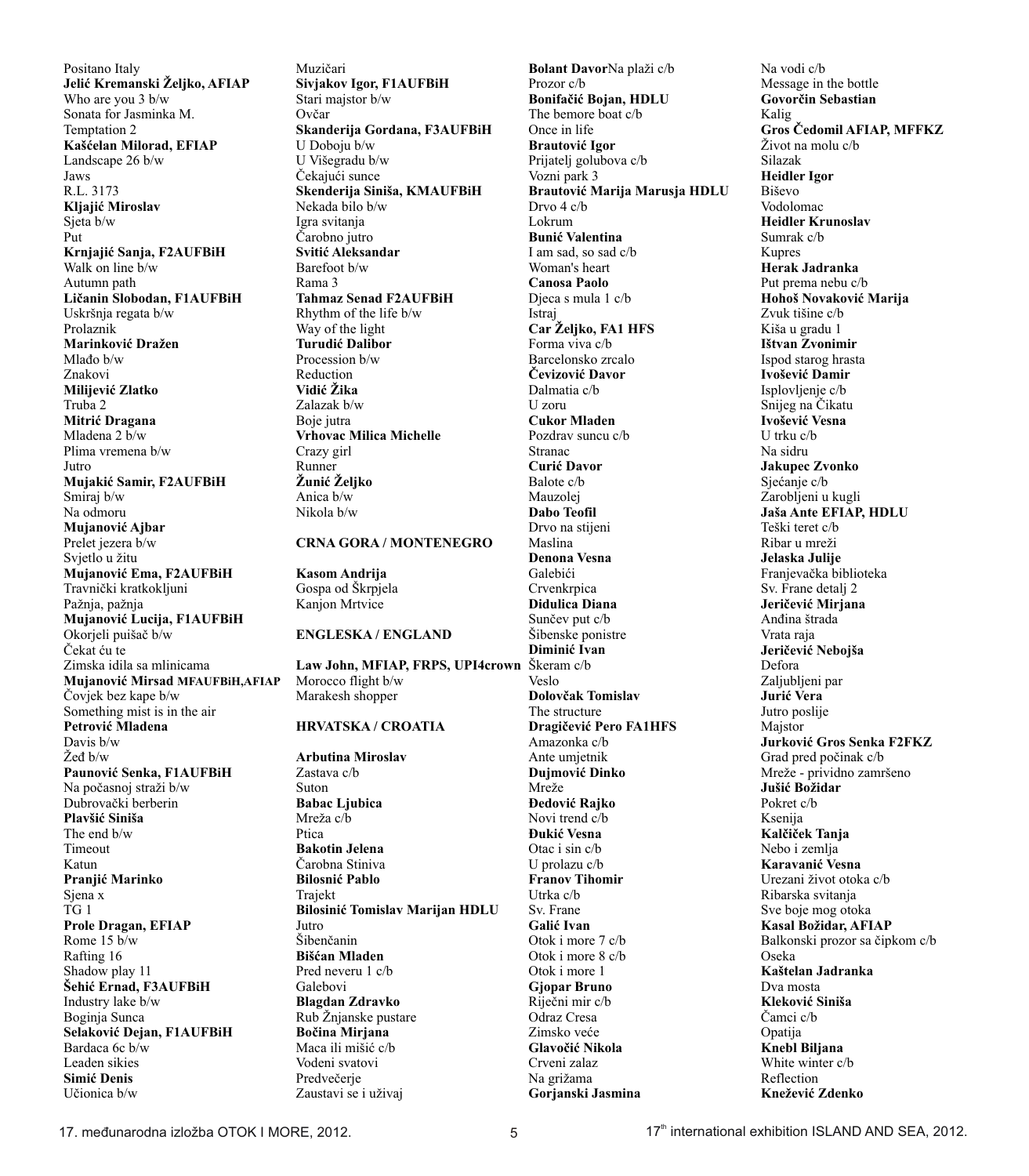Odlazak u divljinu Zadarska idila **Kocijanèiæ Šnidariæ Ðurðica** Sam u noći c/b Oni u suton Zarobljena **Konèurat Mileni** Odraz **Kral Miroslav** Èasne c/b Sunce na prozorčiću Grička vještica **Krèadinac Željko, AFIAP** Izvan sezone c/b Krčke gromače **Krièkiæ Dubravka** Before the storm c/b Windmills c/b Parallel forest **Krnèeviæ Željko** Ovofob u Zadru c/b Amarcord **Kuèiæ Anton** Ekipa c/b Suradnja **Kupèinovac Dubravko** Vilim i teta c/b Družina Sinjeg galeba **Kuštera Branko** Spojeni blizanci **Lisjak Tatjana** Igra 2 c/b Window blues 1 **Lovriæ Andrea** Vene c/b Peraći **Loziæ Ivona, F2AUFBiH** Vlak u snijegu c/b Hip hopbattle Ljepotan **Mahoviæ Hrvoje** U magli c/b Levitacija **Makek Višnja** Izmeðu plavog i plavog **Marekoviæ Hrvoje** Ravnoteža mira c/b Pozdrav suncu **Marenić Zdenko** Pogled c/b Sumrak **Marotti Luka** Murter 2 c/b Murter 4 c/b **Marov Bogdan** Jugo **Matunci Mladen** Oblici Otok **Mavar Ratko, ULUPUH** Berba soli Srce od soli **Medak Nenad** Ribarica Kleopatra c/b Di nevera jubi more **Medak Sara** Barkariol c/b Mandraè

**Meštroviæ Aldo** Drvo života c/b Nocturno **Midzor Maja** Utoèište c/b Jin i jang **Miletić** Ivana Put za raj c/b Oluje dolaze c/b Èakula Cik cak **Miloševiæ Sanda** Solo per me c/b Crveno crno **Nað Jajmina** Pogled opreza c/b Usamljene cipele **Nazor Dijana** Zraka prosvjetljenja 1 c/b Èudesno plavetnilo **Novakoviæ Željko** Portal c/b Noæna vožnja c/b **Obad Nataša** Fantasy **Orliæ Željko** Drvored c/b Ušæe **Padovan Jelena** Oleandar Jutro u Vela Luci **Panoviæ Silvio** Slika **Pap Dijana** Music lab c/b Yellow symphony Pastorčić Radivoj Mlijeèni put c/b Kad osjećam plavo Petrić Hrvoje Zamor tišine c/b Velebit **Pjaca Goran Bic** Petra **Porupski Mirjana** Šetnja c/b Jednostavnost života **Prezelj Božidar** Jedronizam 3 c/b Aeropat Aeroart **Primorac Branka** Umjetnica c/b Znatiželja **Prološèiæ Nediljko** Ispraæaj c/b Kao Hitchcock c/b Zima 2012. Purić Zorica Put prema c/b **Raèki Neda, AFIAP** Boje Smiraj c/b **Radakoviæ Mario** Krovovi c/b Išćekivanje **Radièanin Zvonko, AFIAP** Igra prijestolja c/b Veslaèice Zub vremena **Radosloviæ Danijel** Odlazak c/b Boje mora **Rajle Damir AFIAP, MFHFS3** Panonnicum 3 c/b Znak cvijeta **Randiæ Siniša** Put kući Ribar i prijatelj c/b **Rapaiæ Goran** Savsko jutro Sigurnim korakom **Ravniæ Robert, AFIAP** Djeèak i val Izvlaèenje mriže **Rokov Petar** Blue tranquility **Rubèiæ Berislav, FA1HFS** Vitezovi Svete Helene 4 c/b Hvarsko cvetje, Zarače škola **Rubèiæ Ljiljana, FA2HFS** Crvena toèka Sjene u prolazu **Rubèiæ Roman** Leptir 2 **Rudiæ Toni** Jela c/b **Schicker Rubina** Dvije ribarice Vrtlog **Sekulo Branka** Na pola puta c/b Moja ljubav **Sladojeviæ Nina** Let me in b/w Somewhere across **Smit Elvis** Kraj **Sontacchi Bojan** Armor c/b Lines c/b Haleakala **Sontacchi Boris, F1HFS** White Domes c/b Arcade reflection Orient sunset 1 **Stošiæ Irin** U zidinama **Stošiæ Karmen** Pred oluju c/b Ribarenje **Stošiæ Matija** Maslinik c/b Otoèanka **Suljiæ Ibrahim** Uz brdo c/b Moj otok **Surać Stipe** Tunman **Šangulin Robbie**  Sea 048 Šarunić M. Ante Dišpar cvita **Šimuniæ Vladimir, ULUPUH** Dora c/b

Na svjetioniku 1 **Španec Ksenija** Ribar Suton **Španja Zoran** Smiraj **Špralja Eugenija** Nedostižno **Špoljar Vesna** Svi nekud idu c/b Lošinjske refleksije **Štambuk Tina** Fever c/b Purple haze **Štimac Sandra f. diz.** Na šetnji uz more c/b Dobra U prolazu **Šupraha Ivan** Škvadrona c/b Potli dažja **Tomica Josip** Izgubljena u magli c/b Procvali èamac **Tomiæ Joško** Vrime je Doði mi **Tomuliæ Aleksandar, AFIAP** Sloboda c/b Znatiželjni cipal **Ujeviæ Bože** Odraz u moru **Vajt Katarina** Fešta 1 **Vidoni Juraj** Nugla c/b Meštar **Vlaisavljeviæ Dragan** Izlet na otok **Vrkiæ Lucija** No 1 No 5 c/b **Vrkljan Berislav** Light and shadow c/b Reflection **Vukeliæ Zdenko** Svjetionik c/b Liubav Zen **Vukiæ Tomislav, AFIAP** Na osami Starac c/b **Vuliæ Jerolim** Pred neveru c/b Snježna duga **Zeman Mato** Bonaca Pred kišu **Zurak Aldo** Oleander **Zurak Kristina** Prije jutra u zoru ... **Žagar Živko** Svijetlost **Županoviæ Sonja** Duga Lanterna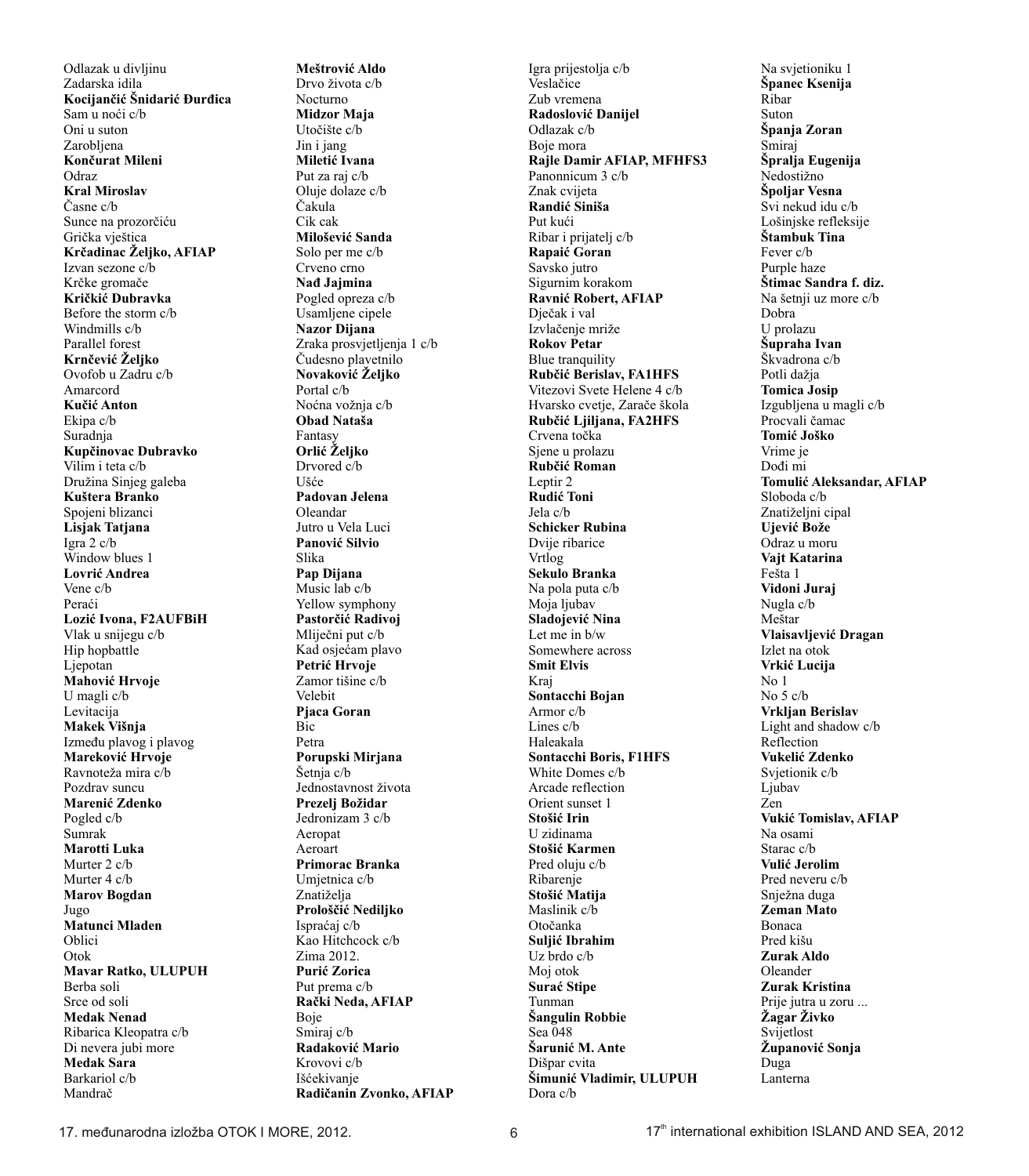**Marnika Robert** Soul fisherman b/w Sarajevo

#### **MAKEDONIJA / MACEDONIA**

**Georgiev Tomislav** Reflection c/b Jump **Grupche Ivana** Desire Freezing morning **Korunoski Dimche** Drvorezbar c/b Tražeći inspiraciju c/b Bura 1 **Paniva Slavica** Simplicity b/w Umbrella Sunset

#### **RUMUNJSKA / ROMANIA**

**Postatny David** Hope b/w Once upon a time in America b/w Il cappo Nymphae

#### **SLOVENIJA / SLOVENIA**

**Absec Mateja, F2 FZS** Somewhere over 4 b/w Flowers in shadows 2 **Baèiè Vladimir, F1 FZS** Batana 1 **Borštnar Cvetka** Skok Moški korak **Brezigar Robert, F1 FZS** Med narcisami Zasaniano jutro Pričakovanje **Bricelj Bogdan, EFIAP, EPSA** Meglena reka v meseèini b/w Breza žari **Bricelj Danila, F1 FZS** Drevesi in meglica b/w Megleni gozd **Burgar Maja, F3 FZS** Aska b/w Pogled v daljavo b/w Èakanje na pomlad

Oseka b/w Atrium Devin b/w Koper gasa Galeb **Godniè Boris, AFIAP, MFFZS** Na nasipu b/w Zatok b/w Venecija 2 **Heing Primož, F1 FZS** Saltpans from air 2 b/w Cavedin 2 **Jazbec Lili, AFIAP, F1 FZS** Family b/w Take a bow b/w Fascinating wood **Jazbec Milan, F1 FZS** Frozen bird b/w Family on the boat **Komljanoviæ Maja** Winter time b/w On my way **Kosmaè Albinca, F1 FZS** Pair b/w Salt houses Red tree **Kosmaè Janez, AFIAP, F1FZS** Djevojčice b/w "S" **Kurillo Dragica, F1 FZS** Lonli b/w Expecting **Kurillo Jurij, EFIAP** Dark roof b/w Twins **Macarol Boris, F2 FZS** Jalovec Marina i Ante 1 b/w **Mauriè Igor, F2 FZS** Woman b/w Lake **Mesariè Leon** Brezja v ivju Mozaik Slovo zime **Novak Danica** Street Rovinj b/w Island **Novak Jani, EFIAP/S, MFFZS** Kostanjevica na Krki b/w Ema in Erik **Prinèiè Miloš** Goce b/w Samo ona in jaz **Ravnik Kraševec Erna** Magloviti tihozitje b/w Trikotnik v zrcalu Toscana 21 **Šenveter Ivan, F1 FZS** Na kolesu b/w Košnja **Vidmar Matjaž** Emptiness b/w Locked **Vidmar Stanko** Inner peace b/w Ice and fire

**Golob Franc**

#### **SRBIJA / SERBIA**

**Adžiæ Vuk** Rerductio ad absurdum b/w Putovanje kroz snove **Baboviæ Dragan, F1FSS** Život je igra b/w Life is beautibul Life is joy Life is stage **Bisak Zoltan** Mateia b/w Misty morning b/w Concert **Csakany Lorant, F2FSS** Seagulls b/w Calm b/w Sunrise **Đorđević Zoran, MFFSS, EFIAP** Amsterdam bridge b/w Runner **Ilić Pantelija** Hranjenje živine b/w Napušteni katun **Jeliæ Simeun** Boem **Kneževiæ Zoran** Landscape 2 Boxing **Kondiæ Ana** Vreme b/w Vrata **Miliæeviæ Vladimir, F1FSS** Dimitra b/w Memories **Mlađenović Marina, F3FSS** Èas geometrije b/w Iznad Beograda **Nedeljković David, F1FSS** Children b/w Flamenco b/w Pajkić Mlađan, F<sub>2FSS</sub> Petrovaradin b/w Alipašini izvori Pokraj izvora **Popoviæ Goran** Gloomy sunday b/w **Semnic Robert, AFIAP** Green gray Monotony **Stamenković Goran, F1FSS** Bašaidski kovaè b/w Neposlušno magare b/w Tatralandia 2 **Stamenković Lidija** Flower in hand Vukadinović Đorđe, F1FSS Ada Bojana 1 c/b Boja mora 1

# **POKROVITELJ IZLOŽBE PATRONS OF EXHIBITION**

**------------------------------------**



### **SPONZORI / SPONSORS:**

**-----------------------------------------**

**ŽUPANIJA ZADARSKA, UPRAVNI ODJEL ZA DRUŠTVENE DJELETNOSTI**

**ZAJEDNICA TEHNIÈKE KULTURE ZADARSKE ŽUPANIJE**

**"BOTA" d.o.o. KUKLJICA IZRADA NAMJEŠTAJA**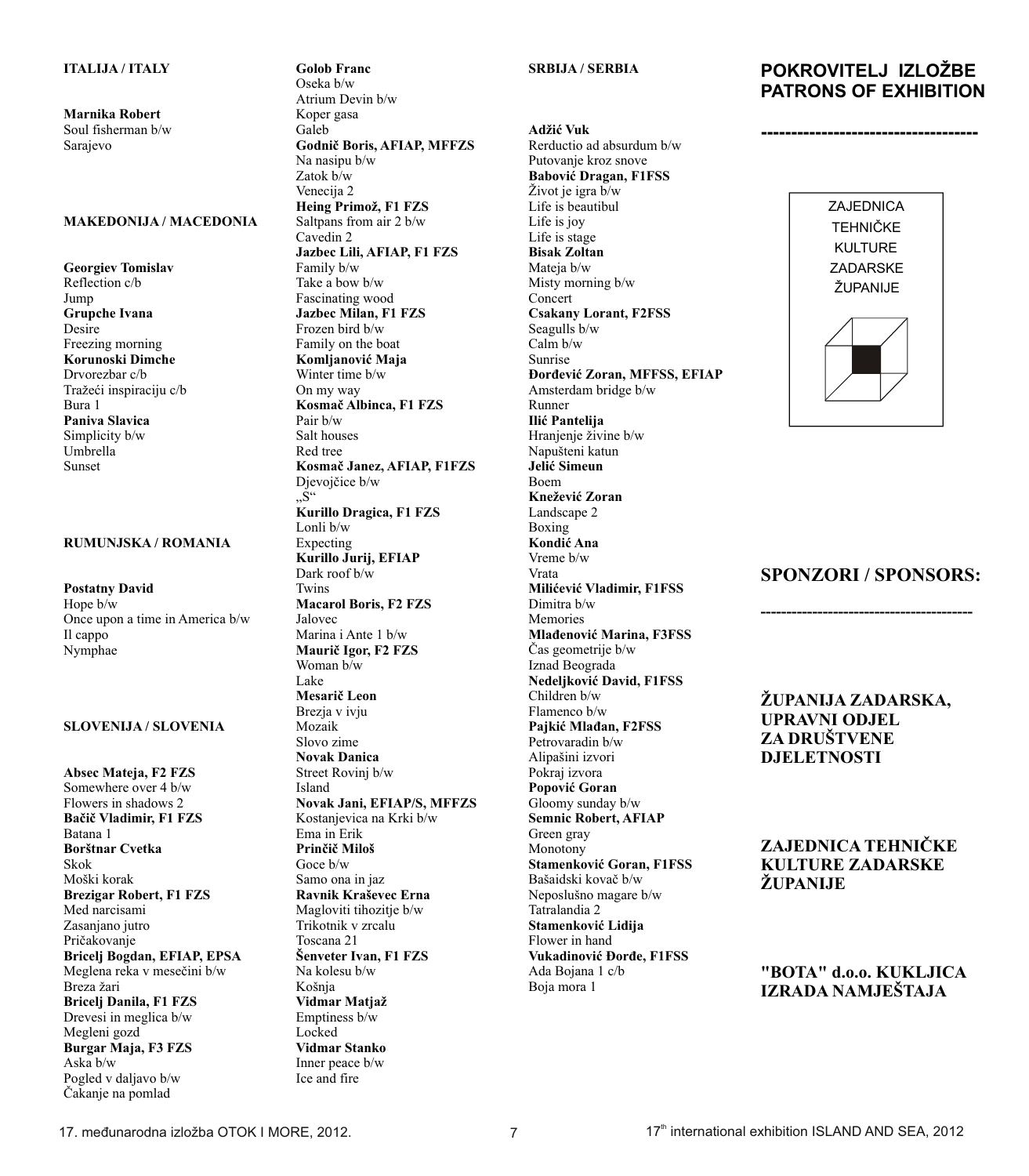

ŽELJKO KRNČEVIĆ<br>OVOFOB U ZADRU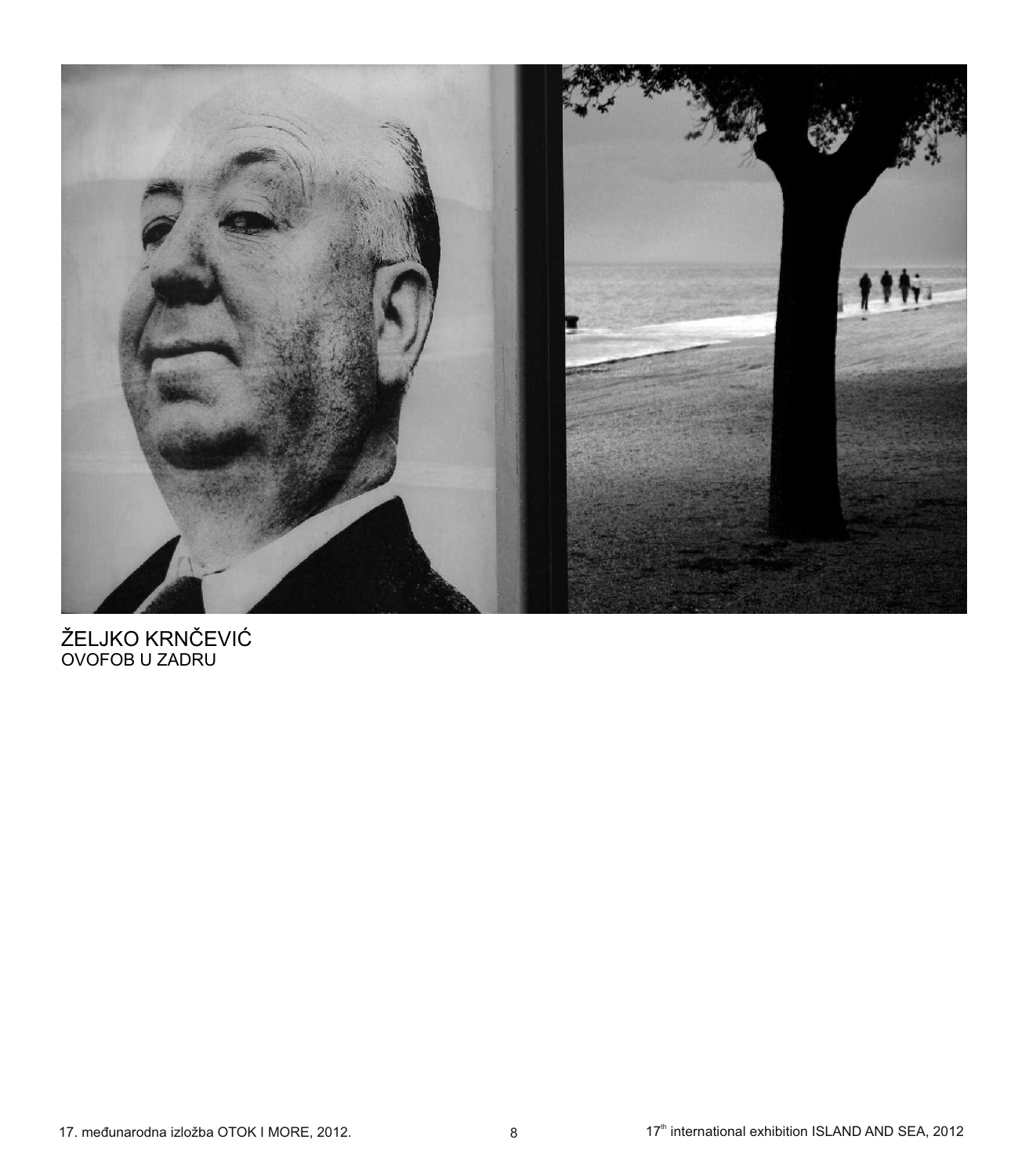# BRAMKA PRIMORAC UMJETNICA

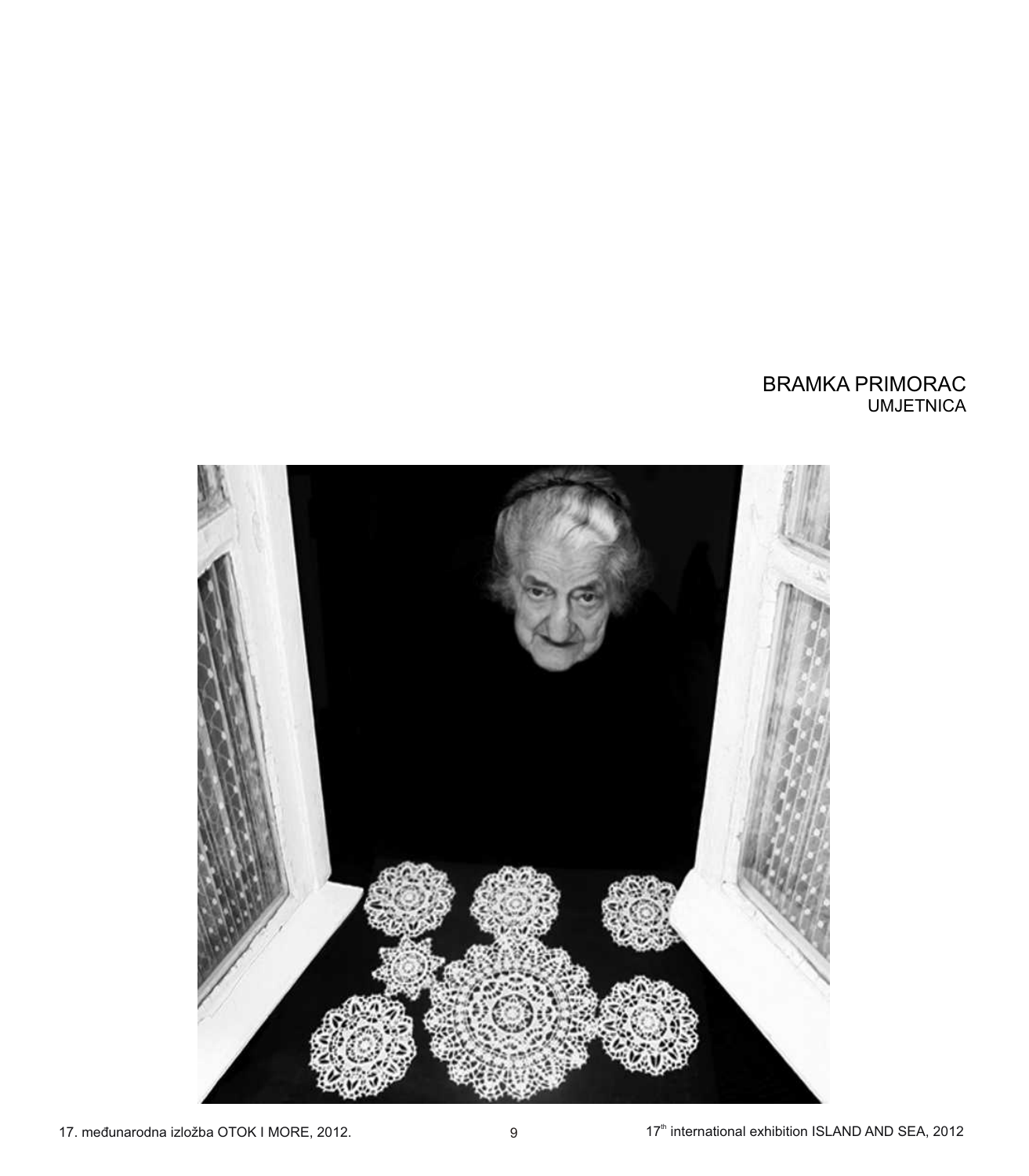

MIRJANA BOČINA<br>VODENI SVATOVI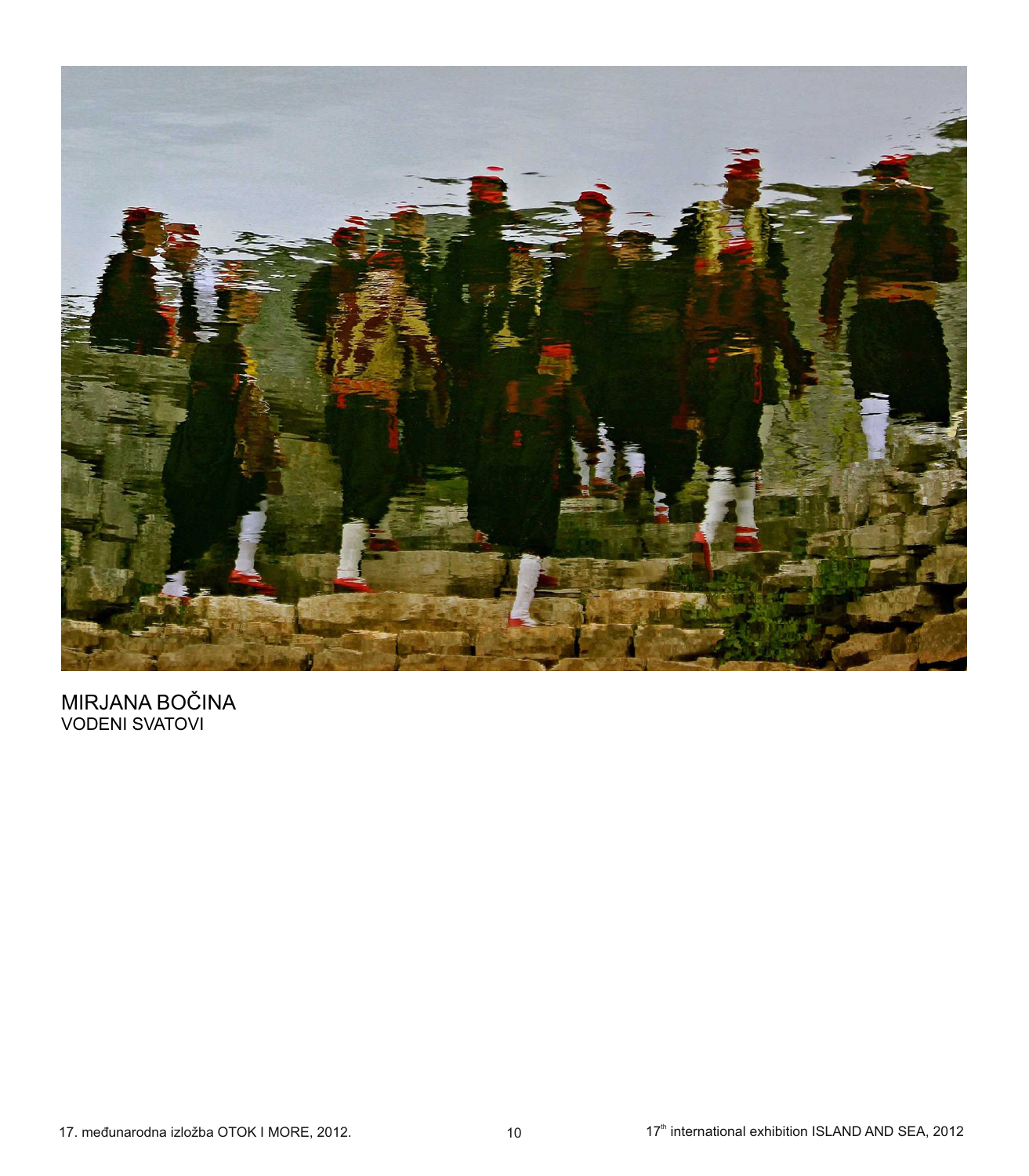# TIHOMIR FRANOV UTRKA